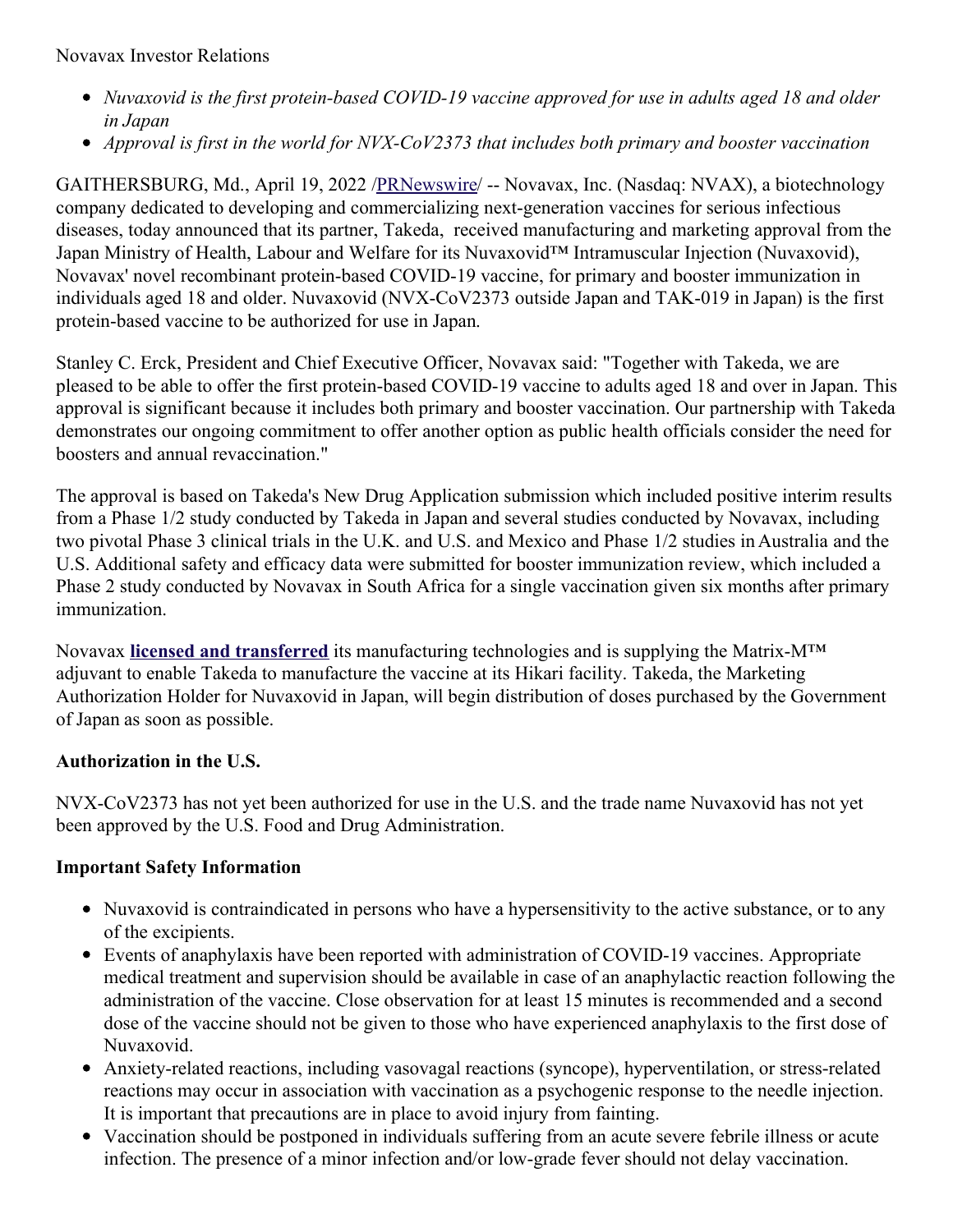- Nuvaxovid should be given with caution in individuals receiving anticoagulant therapy or those with thrombocytopenia or any coagulation disorder (such as haemophilia) because bleeding or bruising may occur following an intramuscular administration in these individuals.
- The efficacy of Nuvaxovid may be lower in immunosuppressed individuals.
- Administration of Nuvaxovid in pregnancy should only be considered when the potential benefits outweigh any potential risks for the mother and foetus.
- The effects with Nuvaxovid may temporarily affect the ability to drive or use machines.
- Individuals may not be fully protected until 7 days after their second dose. As with all vaccines, vaccination with Nuvaxovid may not protect all vaccine recipients.
- The most common adverse reactions observed during clinical studies were headache, nausea or vomiting, myalgia, arthralgia, injection site tenderness/pain, fatigue, and malaise.

For additional safety information, including the full Summary of Product Characteristics with Package Leaflet, please visit **[www.NovavaxCovidVaccine.com](https://c212.net/c/link/?t=0&l=en&o=3508597-1&h=1706048597&u=https%3A%2F%2Foneomnicom-my.sharepoint.com%2Fpersonal%2Falice_beynon_porternovelli_com%2FDocuments%2FDocuments%2Fwww.NovavaxCovidVaccine.com&a=www.NovavaxCovidVaccine.com).**

## **About TAK-019 Clinical Trial**

This placebo-controlled Phase 1/2 study in Japan evaluated the safety and immunogenicity of two vaccinations of TAK-019 given 21 days apart. The first of 200 subjects aged 20 years and older was dosed in Japan on February 24, 2021, and each participant was assigned to receive a placebo or a 0.5 ml dose of TAK-019 at both vaccinations. Participants Subjects were followed for 12 months after the second dose of investigational product.

## **About the NVX-CoV2373 Phase 3 trials**

NVX-CoV2373 is being evaluated in two pivotal Phase 3 trials.

PREVENT-19, a trial in the U.S. and Mexico that enrolled almost 30,000 participants aged 18 years and older, achieved 90.4% efficacy overall. It was designed as a 2:1 randomized, placebo-controlled, observerblinded study to evaluate the efficacy, safety and immunogenicity of NVX-CoV2373. The primary endpoint for PREVENT-19 was the first occurrence of PCR-confirmed symptomatic (mild, moderate or severe) COVID-19 with onset at least 7 days after the second dose in serologically negative (to SARS-CoV-2) adult participants at baseline. The statistical success criterion included a lower bound of 95% CI >30%. A secondary endpoint was the prevention of PCR-confirmed, symptomatic moderate or severe COVID-19. Both endpoints were assessed at least seven days after the second study vaccination in volunteers who had not been previously infected with SARS-CoV-2. It was generally well-tolerated and elicited a robust antibody response after the second dose in both studies. Full results of the trial were published in the **New England Journal of [Medicine](https://c212.net/c/link/?t=0&l=en&o=3508597-1&h=3454798804&u=https%3A%2F%2Fc212.net%2Fc%2Flink%2F%3Ft%3D0%26l%3Den%26o%3D3490095-1%26h%3D276014382%26u%3Dhttps%253A%252F%252Fc212.net%252Fc%252Flink%252F%253Ft%253D0%2526l%253Den%2526o%253D3440781-1%2526h%253D467849857%2526u%253Dhttps%25253A%25252F%25252Fwww.nejm.org%25252Fdoi%25252Ffull%25252F10.1056%25252FNEJMoa2116185%25253Fquery%25253Dfeatured_home%2526a%253DNew%252BEngland%252BJournal%252Bof%252BMedicine%26a%3DNew%2BEngland%2BJournal%2Bof%2BMedicine&a=New+England+Journal+of+Medicine+(NEJM)) (NEJM)**.

A trial conducted in the U.K. with 14,039 participants aged 18 years and older was designed as a randomized, placebo-controlled, observer-blinded study and achieved overall efficacy of 89.7%. The primary endpoint was based on the first occurrence of PCR-confirmed symptomatic (mild, moderate or severe) COVID-19 with onset at least 7 days after the second study vaccination in serologically negative (to SARS-CoV-2) adult participants at baseline. Full results of the trial were published in **[NEJM](https://c212.net/c/link/?t=0&l=en&o=3508597-1&h=3044567830&u=https%3A%2F%2Fc212.net%2Fc%2Flink%2F%3Ft%3D0%26l%3Den%26o%3D3490095-1%26h%3D4093184113%26u%3Dhttps%253A%252F%252Fc212.net%252Fc%252Flink%252F%253Ft%253D0%2526l%253Den%2526o%253D3440781-1%2526h%253D3617137863%2526u%253Dhttps%25253A%25252F%25252Fwww.nejm.org%25252Fdoi%25252Ffull%25252F10.1056%25252FNEJMoa2107659%2526a%253DNEJM%26a%3DNEJM&a=NEJM)**.

### **About Matrix-M™ Adjuvant**

Novavax' patented saponin-based Matrix-M™ adjuvant has demonstrated a potent and well-tolerated effect by stimulating the entry of antigen-presenting cells into the injection site and enhancing antigen presentation in local lymph nodes, boosting immune response.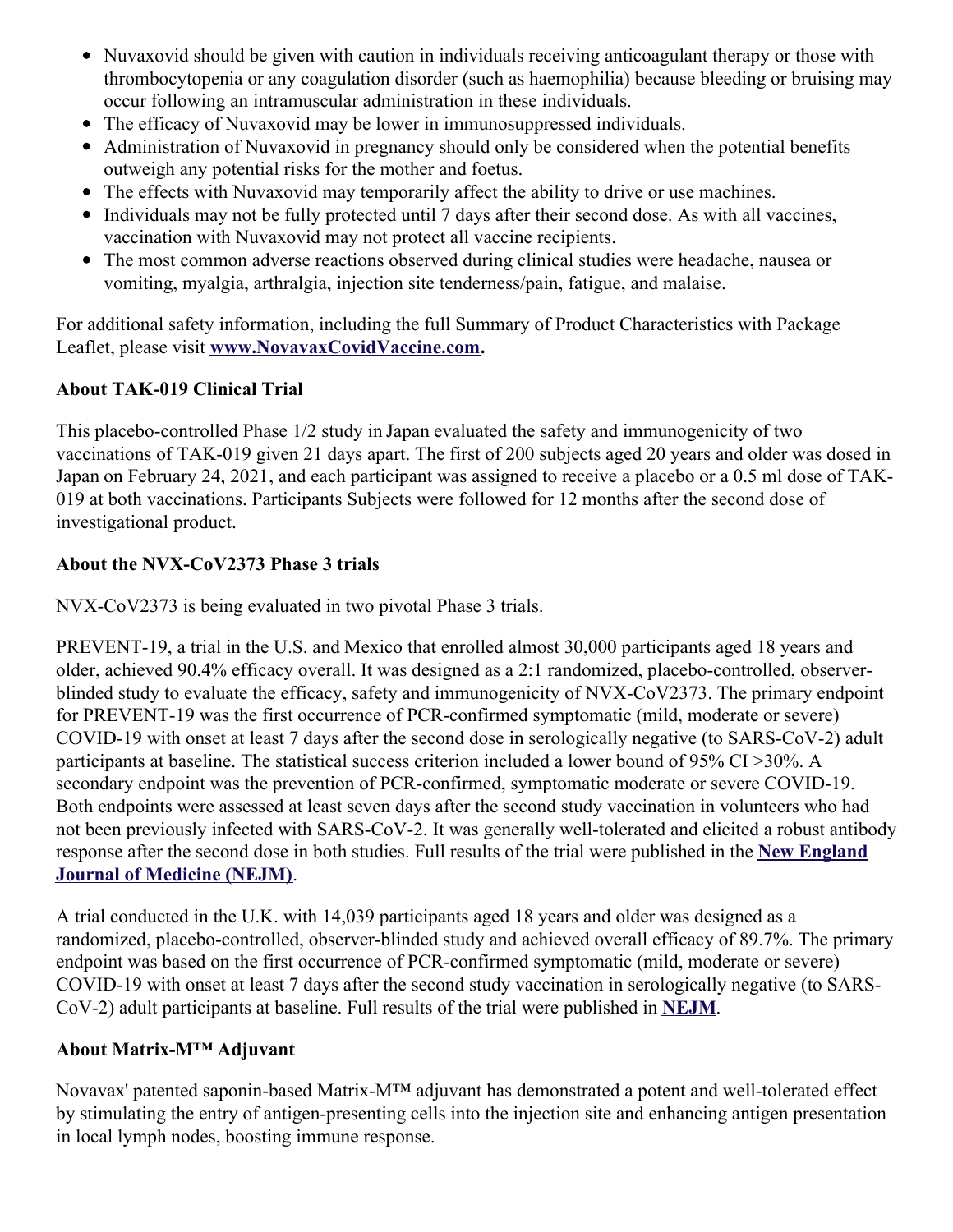#### **About Novavax**

Novavax, Inc. (Nasdaq: NVAX) is a biotechnology company that promotes improved health globally through the discovery, development and commercialization of innovative vaccines to prevent serious infectious diseases. The company's proprietary recombinant technology platform harnesses the power and speed of genetic engineering to efficiently produce highly immunogenic nanoparticles designed to address urgent global health needs. NVX-CoV2373, the company's COVID-19 vaccine, has received conditional authorization from multiple regulatory authorities globally, including the European Commission and the World Health Organization. The vaccine is also under review by multiple regulatory agencies worldwide. In addition to its COVID-19 vaccine, Novavax is also currently evaluating a COVID-seasonal influenza combination vaccine in a Phase 1/2 clinical trial, which combines NVX-CoV2373 and NanoFlu, its quadrivalent influenza investigational vaccine candidate. These vaccine candidates incorporate Novavax' proprietary saponin-based Matrix-M™ adjuvant to enhance the immune response and stimulate high levels of neutralizing antibodies.

For more information, visit [www.novavax.com](https://c212.net/c/link/?t=0&l=en&o=3508597-1&h=3191955256&u=https%3A%2F%2Fc212.net%2Fc%2Flink%2F%3Ft%3D0%26l%3Den%26o%3D3460980-1%26h%3D3623927874%26u%3Dhttps%253A%252F%252Fc212.net%252Fc%252Flink%252F%253Ft%253D0%2526l%253Den%2526o%253D3457869-1%2526h%253D982408174%2526u%253Dhttps%25253A%25252F%25252Fc212.net%25252Fc%25252Flink%25252F%25253Ft%25253D0%252526l%25253Den%252526o%25253D3440781-1%252526h%25253D3964594936%252526u%25253Dhttps%2525253A%2525252F%2525252Fc212.net%2525252Fc%2525252Flink%2525252F%2525253Ft%2525253D0%25252526l%2525253Den%25252526o%2525253D3395501-1%25252526h%2525253D2463599076%25252526u%2525253Dhttps%252525253A%252525252F%252525252Fc212.net%252525252Fc%252525252Flink%252525252F%252525253Ft%252525253D0%2525252526l%252525253Den%2525252526o%252525253D3392093-1%2525252526h%252525253D203886192%2525252526u%252525253Dhttps%25252525253A%25252525252F%25252525252Fc212.net%25252525252Fc%25252525252Flink%25252525252F%25252525253Ft%25252525253D0%252525252526l%25252525253Den%252525252526o%25252525253D3387216-1%252525252526h%25252525253D3917401194%252525252526u%25252525253Dhttps%2525252525253A%2525252525252F%2525252525252Fc212.net%2525252525252Fc%2525252525252Flink%2525252525252F%2525252525253Ft%2525252525253D0%25252525252526l%2525252525253Den%25252525252526o%2525252525253D3260461-1%25252525252526h%2525252525253D2897486098%25252525252526u%2525252525253Dhttp%252525252525253A%252525252525252F%252525252525252Fwww.novavax.com%252525252525252F%25252525252526a%2525252525253Dwww.novavax.com%252525252526a%25252525253Dwww.novavax.com%2525252526a%252525253Dwww.novavax.com%25252526a%2525253Dwww.novavax.com%252526a%25253Dwww.novavax.com%2526a%253Dwww.novavax.com%26a%3Dwww.novavax.com&a=www.novavax.com) and connect with us on [LinkedIn](https://c212.net/c/link/?t=0&l=en&o=3508597-1&h=2729571401&u=https%3A%2F%2Fc212.net%2Fc%2Flink%2F%3Ft%3D0%26l%3Den%26o%3D3460980-1%26h%3D91088807%26u%3Dhttps%253A%252F%252Fc212.net%252Fc%252Flink%252F%253Ft%253D0%2526l%253Den%2526o%253D3457869-1%2526h%253D1725473980%2526u%253Dhttps%25253A%25252F%25252Fc212.net%25252Fc%25252Flink%25252F%25253Ft%25253D0%252526l%25253Den%252526o%25253D3440781-1%252526h%25253D2733326919%252526u%25253Dhttps%2525253A%2525252F%2525252Fc212.net%2525252Fc%2525252Flink%2525252F%2525253Ft%2525253D0%25252526l%2525253Den%25252526o%2525253D3395501-1%25252526h%2525253D853375093%25252526u%2525253Dhttps%252525253A%252525252F%252525252Fc212.net%252525252Fc%252525252Flink%252525252F%252525253Ft%252525253D0%2525252526l%252525253Den%2525252526o%252525253D3392093-1%2525252526h%252525253D1325598136%2525252526u%252525253Dhttps%25252525253A%25252525252F%25252525252Fc212.net%25252525252Fc%25252525252Flink%25252525252F%25252525253Ft%25252525253D0%252525252526l%25252525253Den%252525252526o%25252525253D3387216-1%252525252526h%25252525253D2935962557%252525252526u%25252525253Dhttps%2525252525253A%2525252525252F%2525252525252Fc212.net%2525252525252Fc%2525252525252Flink%2525252525252F%2525252525253Ft%2525252525253D0%25252525252526l%2525252525253Den%25252525252526o%2525252525253D3260461-1%25252525252526h%2525252525253D1508558197%25252525252526u%2525252525253Dhttps%252525252525253A%252525252525252F%252525252525252Fc212.net%252525252525252Fc%252525252525252Flink%252525252525252F%252525252525253Ft%252525252525253D0%2525252525252526l%252525252525253Den%2525252525252526o%252525252525253D3158017-1%2525252525252526h%252525252525253D3702938248%2525252525252526u%252525252525253Dhttps%25252525252525253A%25252525252525252F%25252525252525252Fwww.linkedin.com%25252525252525252Fcompany%25252525252525252Fnovavax%25252525252525252F%2525252525252526a%252525252525253DLinkedIn%25252525252526a%2525252525253DLinkedIn%252525252526a%25252525253DLinkedIn%2525252526a%252525253DLinkedIn%25252526a%2525253DLinkedIn%252526a%25253DLinkedIn%2526a%253DLinkedIn%26a%3DLinkedIn&a=LinkedIn).

#### **Forward-Looking Statements**

Statements herein relating to the future of Novavax, its operating plans and prospects, its partnerships, the timing of clinical trial results, the ongoing development of NVX-CoV2373 and NanoFlu, its COVIDseasonal influenza investigational vaccine candidate, the scope, timing and outcome of future regulatory filings and actions, additional worldwide authorizations of NVX-CoV2373, the potential impact and reach of Novavax and NVX-CoV2373 in addressing vaccine access, controlling the pandemic and protecting populations, the efficacy, safety and intended utilization of NVX-CoV2373, and the expected distribution of NVX-CoV2373 are forward-looking statements. Novavax cautions that these forward-looking statements are subject to numerous risks and uncertainties that could cause actual results to differ materially from those expressed or implied by such statements. These risks and uncertainties include, without limitation, challenges satisfying, alone or together with partners, various safety, efficacy, and product characterization requirements, including those related to process qualification and assay validation, necessary to satisfy applicable regulatory authorities; difficulty obtaining scarce raw materials and supplies; resource constraints, including human capital and manufacturing capacity, on the ability of Novavax to pursue planned regulatory pathways; challenges meeting contractual requirements under agreements with multiple commercial, governmental, and other entities; and those other risk factors identified in the "Risk Factors" and "Management's Discussion and Analysis of Financial Condition and Results of Operations" sections of Novavax' Annual Report on Form 10-K for the year ended December 31, 2021, as filed with the Securities and Exchange Commission (SEC). We caution investors not to place considerable reliance on forwardlooking statements contained in this press release. You are encouraged to read our filings with the SEC, available at **[www.sec.gov](https://c212.net/c/link/?t=0&l=en&o=3508597-1&h=2949059245&u=https%3A%2F%2Foneomnicom-my.sharepoint.com%2Fpersonal%2Falice_beynon_porternovelli_com%2FDocuments%2FDocuments%2Fwww.sec.gov&a=www.sec.gov)** and **[www.novavax.com](https://c212.net/c/link/?t=0&l=en&o=3508597-1&h=104422779&u=https%3A%2F%2Foneomnicom-my.sharepoint.com%2Fpersonal%2Falice_beynon_porternovelli_com%2FDocuments%2FDocuments%2Fwww.novavax.com&a=www.novavax.com)**, for a discussion of these and other risks and uncertainties. The forward-looking statements in this press release speak only as of the date of this document, and we undertake no obligation to update or revise any of the statements. Our business is subject to substantial risks and uncertainties, including those referenced above. Investors, potential investors, and others should give careful consideration to these risks and uncertainties.

#### **Contacts:**

Investors Erika Schultz | 240-268-2022 [ir@novavax.com](mailto:ir@novavax.com)

Media Ali Chartan | 240-720-7804 Laura Keenan Lindsey | 202-709-7521